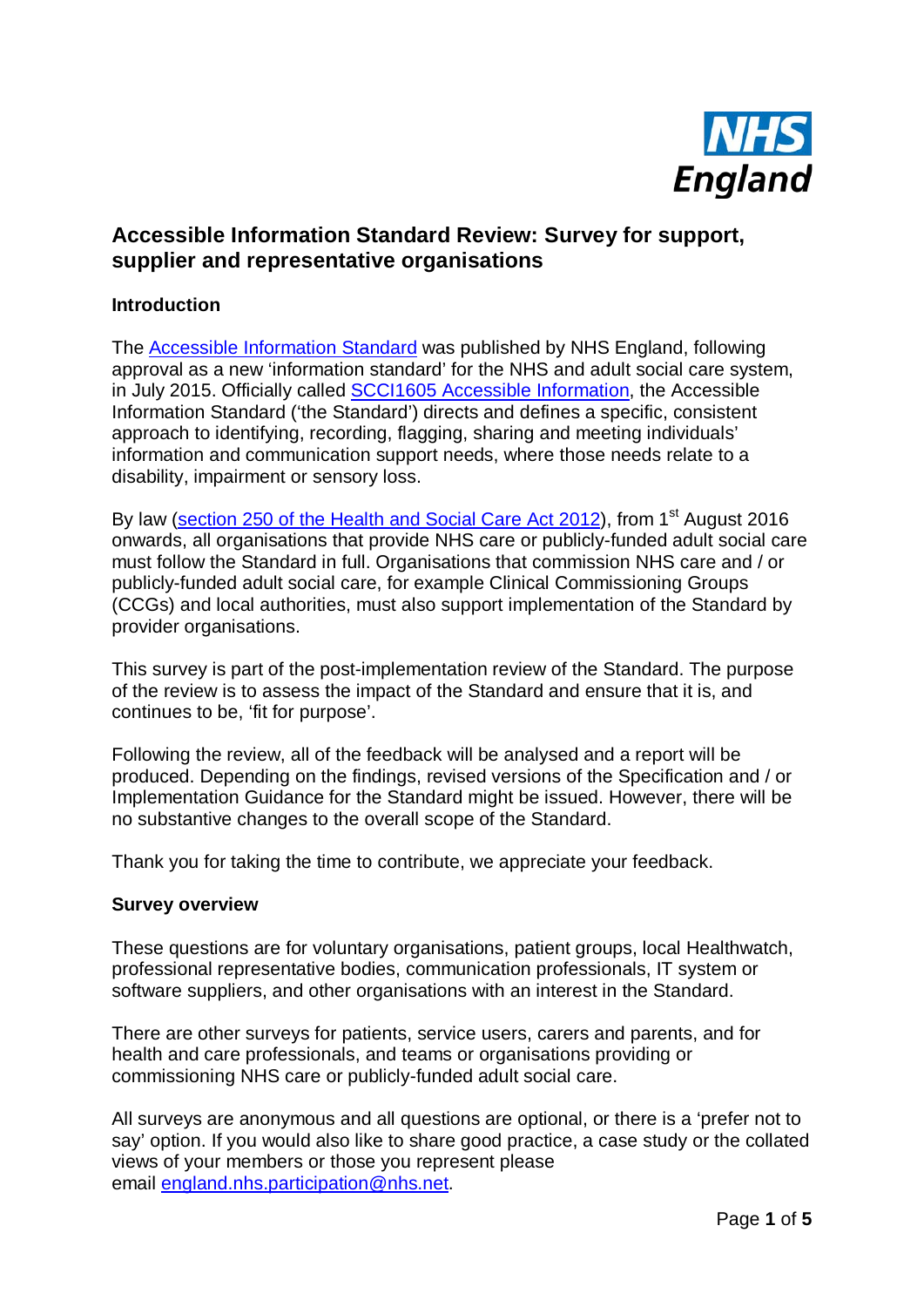Please ensure you complete and return your survey before the deadline of  $10<sup>th</sup>$ March 2017.

## **Survey questions**

- 1. Overall, what impact do you think the Accessible Information Standard has had?
	- □ Very good
	- Good
- $\Box$  Bad
- 
- □ Very bad

 $\Box$  No impact

 $\Box$  Prefer not to say

- $\Box$  Neither good or bad (neutral)
- $\Box$  Prefer not to say
- 2. Please explain your answer to question one.

*The Royal College of Radiologists (RCR) view is that the Accessible Information Standard is very well intentioned and the outcomes sought for patients commendable and in their best interests. Inevitably the Standard has increased non-clinical work for practitioners, which neutralises the overall impact, in these resource constrained times, when increasing demand for access to services is not being proportionately addressed with commensurate increase in resource.*

- 3. What impact has the Standard had on you / your organisation?
	- $\Box$  A significant impact
	- $\Box$  Some impact
	- $\Box$  Not much impact
- 4. Please explain your answer to question three.

*The RCR is a charity that works with our Fellows and members to improve the standard of medical practice across the fields of radiology and oncology. With faculties in two disciplines, the College and our Fellows and members benefit from a fuller understanding of medical practice, across the spectrum of diagnosis and treatment. On this basis, the Standard has no impact on our organisation, although it impacts our Fellows and members as discussed in question 6.*

- 5. What impact has the Standard had on your members / those you represent?
	- $\Box$  A significant impact

 $\Box$  No impact

 $\Box$  Some impact

 $\Box$  Not applicable

 $\Box$  Not much impact

- $\Box$  Prefer not to sav
- 6. Please explain your answer to question five.

*Members have indicated that the Standard is a welcome development, highlighting to practitioners that a patient/service user has needs which may not be directly because of an underlying disability or impairment and their communication preferences.*

*This can however create mismanagement of expectation, whereby a patient and/or carer may think that treatment is appropriate because of "accessibility"*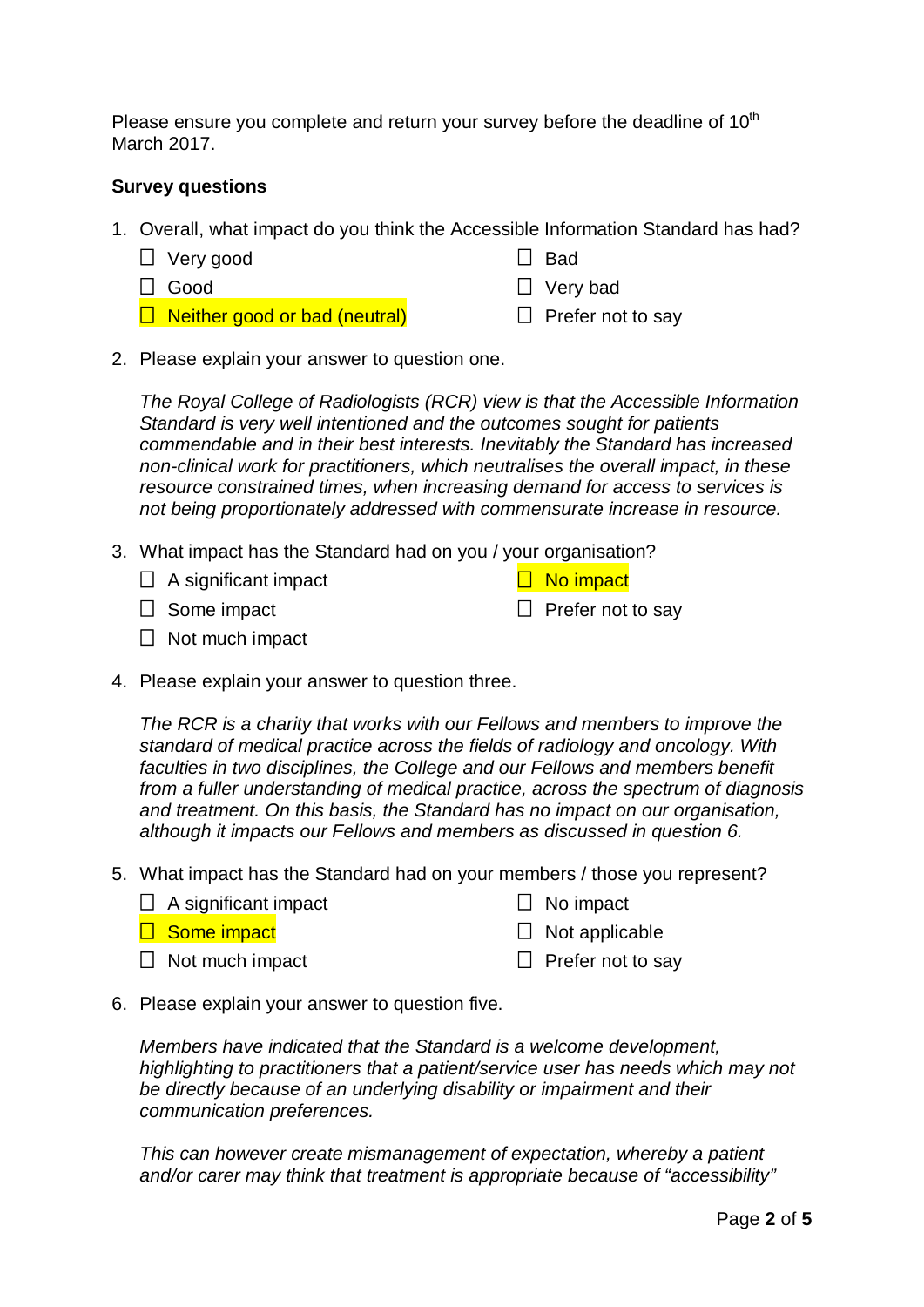*whereas that treatment would be wholly inappropriate because of the underlying disability or impairment.* 

7. Based on your experience / the experience of those you represent, what impact has the Standard had on patients, service users, carers or parents with information and / or communication needs relating to a disability, impairment or sensory loss?

| $\Box$ A significant impact | $\Box$ No impact         |
|-----------------------------|--------------------------|
| $\Box$ Some impact          | □ Do not know            |
| $\Box$ Not much impact      | $\Box$ Prefer not to say |

8. Please explain your answer to question seven.

*The RCR considers that this question would be more accurately answered by patients and patient representative organisations.*

9. Based on your experience / the experience of those you represent, what impact has the Standard had on NHS and / or adult social care commissioners and providers?

| $\Box$ A significant impact | $\Box$ No impact         |
|-----------------------------|--------------------------|
| □ Some impact               | $\Box$ Do not know       |
| $\Box$ Not much impact      | $\Box$ Prefer not to say |

10.Please explain your answer to question nine.

*As alluded to in question 2, the Standard has increased the work for front line patient facing staff at a time when demand is increasing and outpacing a complementary number of staff. This inevitably puts increased pressure on resources, but is offset by the importance of the standard to patients.*

11.Based on your experience, what are the key challenges that NHS and social care organisations have faced in implementing and following the Standard?

*According to the views of our Fellows and members, the key challenges faced are around increasing workload and limited resources to deliver. This may mean that the capacity to deliver this as intended is not available. This risk has not been tested.*

- 12.At present, there is no national reporting mechanism or dataset associated with the Standard (i.e. organisations are not required to routinely send data to NHS England). What do you think about this? Please select all that apply.
	- $\Box$  A dataset should be established
	- $\Box$  A dataset should not be established
	- $\Box$  A dataset would create a significant additional burden on organisations
	- $\Box$  A dataset would not create a significant additional burden on organisations
	- $\Box$  A dataset would help with compliance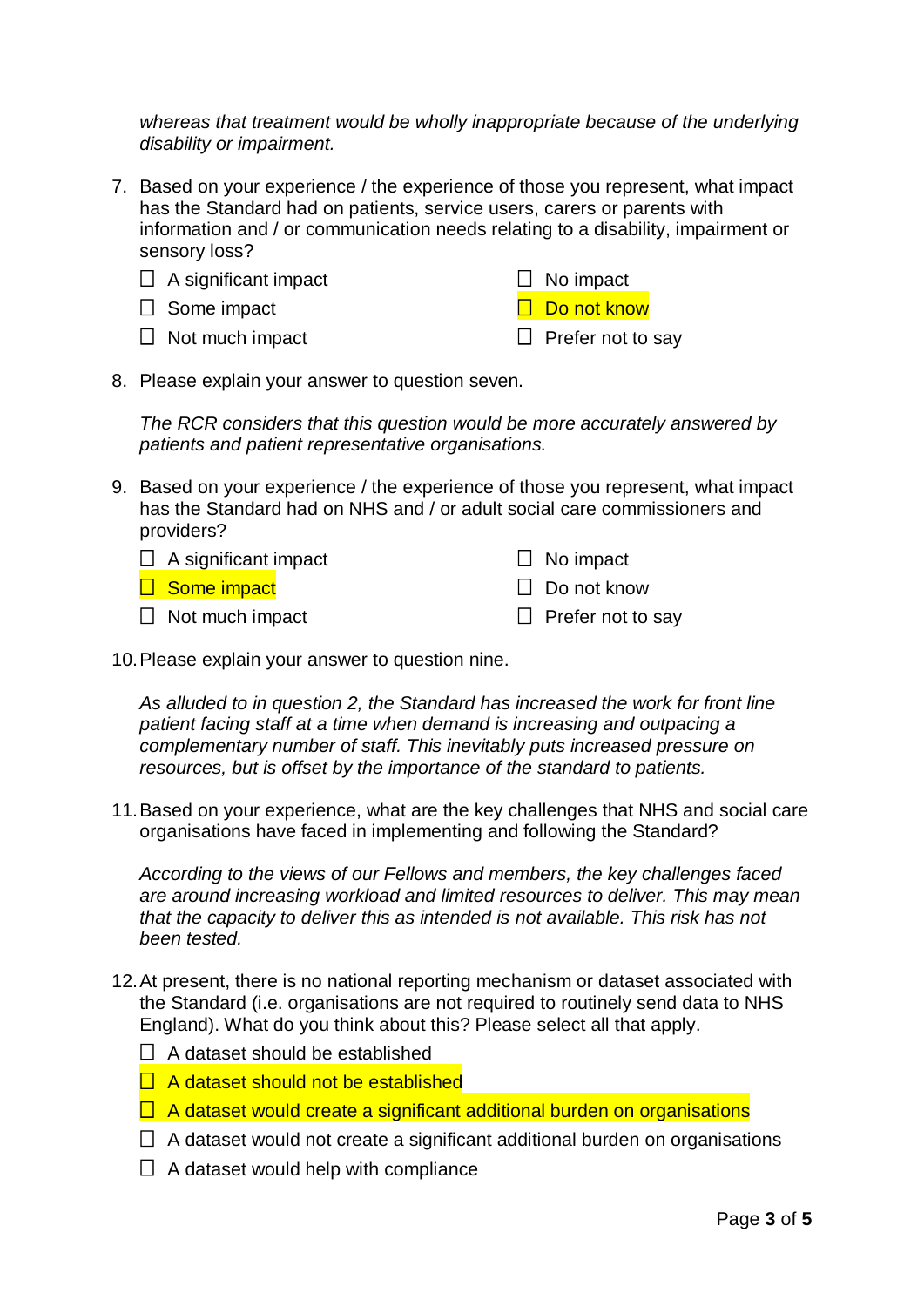$\Box$  A dataset would not help with compliance

- $\Box$  Prefer not to say
- 13.Have you supported your members' and / or others' compliance with the Standard? If so, how?

*No.*

14.Have you monitored your members' and / or others' compliance with the Standard? If so, how?

*No. We know that this standard is monitored by way of localised protocols, and that the Care Quality Commission (CQC) and NHS Litigation Authority (NHSLA) would have regard to whether this standard is being met.*

15.Do you have any comments on the specification for the Standard which are not included as part of other questions?

*No.* 

16.Do you have any comments on the implementation guidance for the Standard or support for organisations?

*No.*

- 17.How would you define your organisation or group, or the organisation you work for?
	- $\Box$  A provider of communication support, for example British Sign Language interpretation or communication support for a person with learning disabilities
	- $\Box$  A voluntary or community organisation working with people who are blind, d/Deaf, have hearing or visual loss, or a learning disability
	- $\Box$  A different type of voluntary or community organisation
	- $\Box$  An advocacy organisation
	- $\Box$  A local Healthwatch organisation
	- $\Box$  A patient group or Patient Participation Group
	- $\Box$  A provider of information in alternative formats, for example braille
	- $\Box$  A provider of assistive technology, for example hearing aids
	- $\Box$  A professional representative body
	- $\Box$  An IT system or software supplier
	- $\Box$  A different type of organisation
	- $\Box$  Prefer not to say
- 18.Are you responding as an individual, on behalf of a team or on behalf of an organisation?
	-

 $\Box$  Individual  $\Box$  Organisation